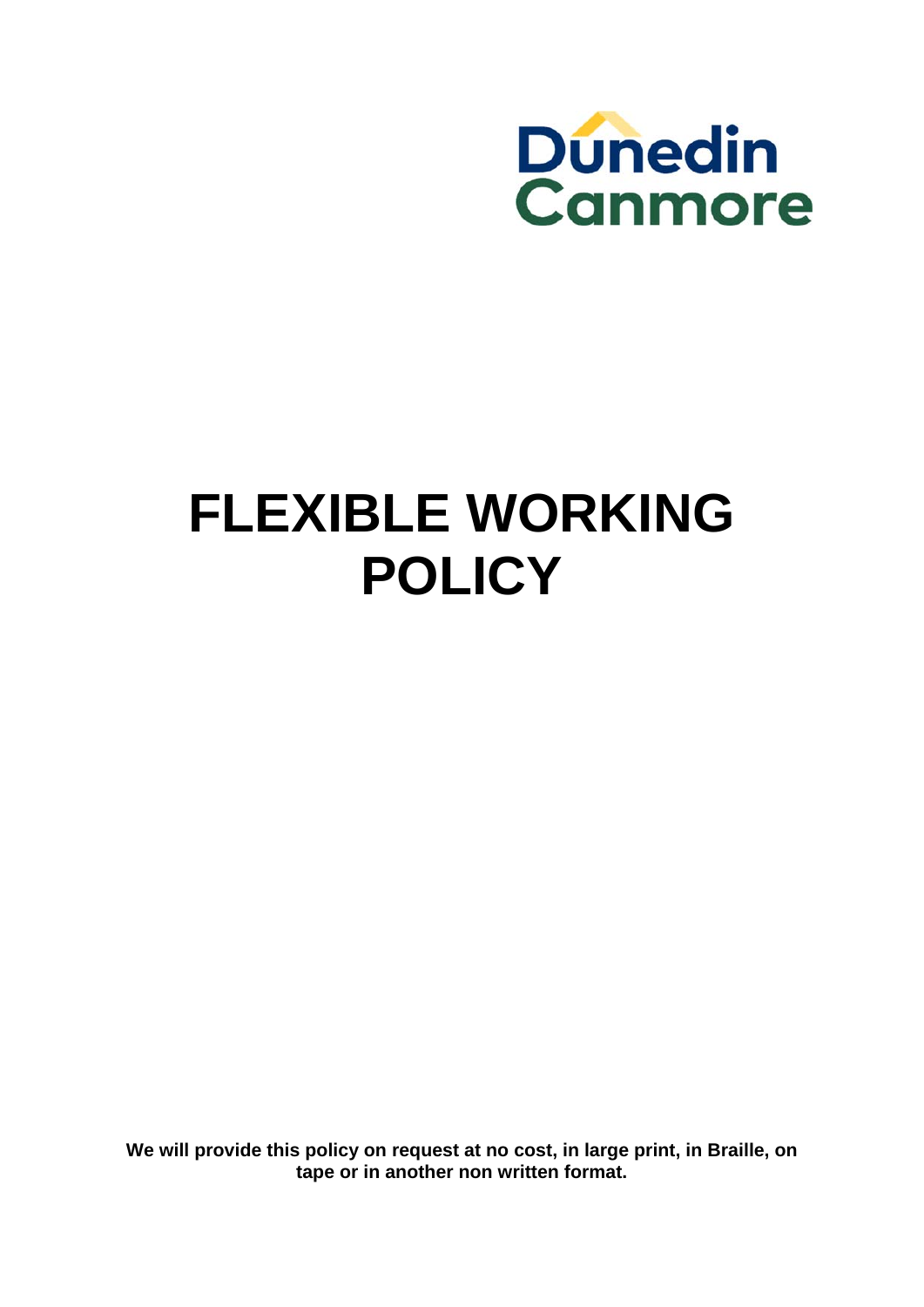# **FLEXIBLE WORKING**

With effect from 30 June 2014, after 26 weeks continuous service, every employee has the statutory right to request to work flexibly.

## **General Principles**

Employees do not have an automatic right to work flexibly, as there may be circumstances when the organisation is unable to accommodate the employee's desired work pattern. However, the organisation will endeavour to find a solution to accommodate the request, providing it does not materially affect the running of the organisation.

Employees can only make one application within a 12 month period. Accepted applications will mean a permanent change to the employee's own terms and conditions of employment, unless otherwise agreed between both parties.

The law requires that all requests, including any appeals, must be considered and decided upon within a period of 3 months from first receipt, unless managers and employees mutually agree to extend this period.

Given a Managers line management responsibilities, it has been decided that a minimum of 4 days/30 hours a week will be expected for the management duties to be carried out. A flexible working request at this level will require approval from both the respective Director and Managing Director. A job share situation may be permissible as long as the business need is not compromised.

## **Making a request**

The employee must make a considered application in writing. Employees should consider the following when making a request:

- Be specific when detailing the proposed changes to hours, times, days, place of work etc.
- Consider how a change will affect their role, the roles of the team/colleagues and the impact on the organisation.

On receipt of the request, Line Managers should arrange to meet with the employee to discuss the request further. If the Line Manager intends to approve the request then a meeting may not be required.

The employee can bring a work colleague to the meeting if they wish.

Line Managers should consider the request carefully as once formally approved it becomes contractual. Once the Line Manager has made the decision, they should inform the employee as soon as possible in writing.

If the request to work flexibly is approved, a new set of terms and conditions will be issued.

If the request to work flexibly is rejected, it must be for one of the following business reasons:

• The burden on additional cost